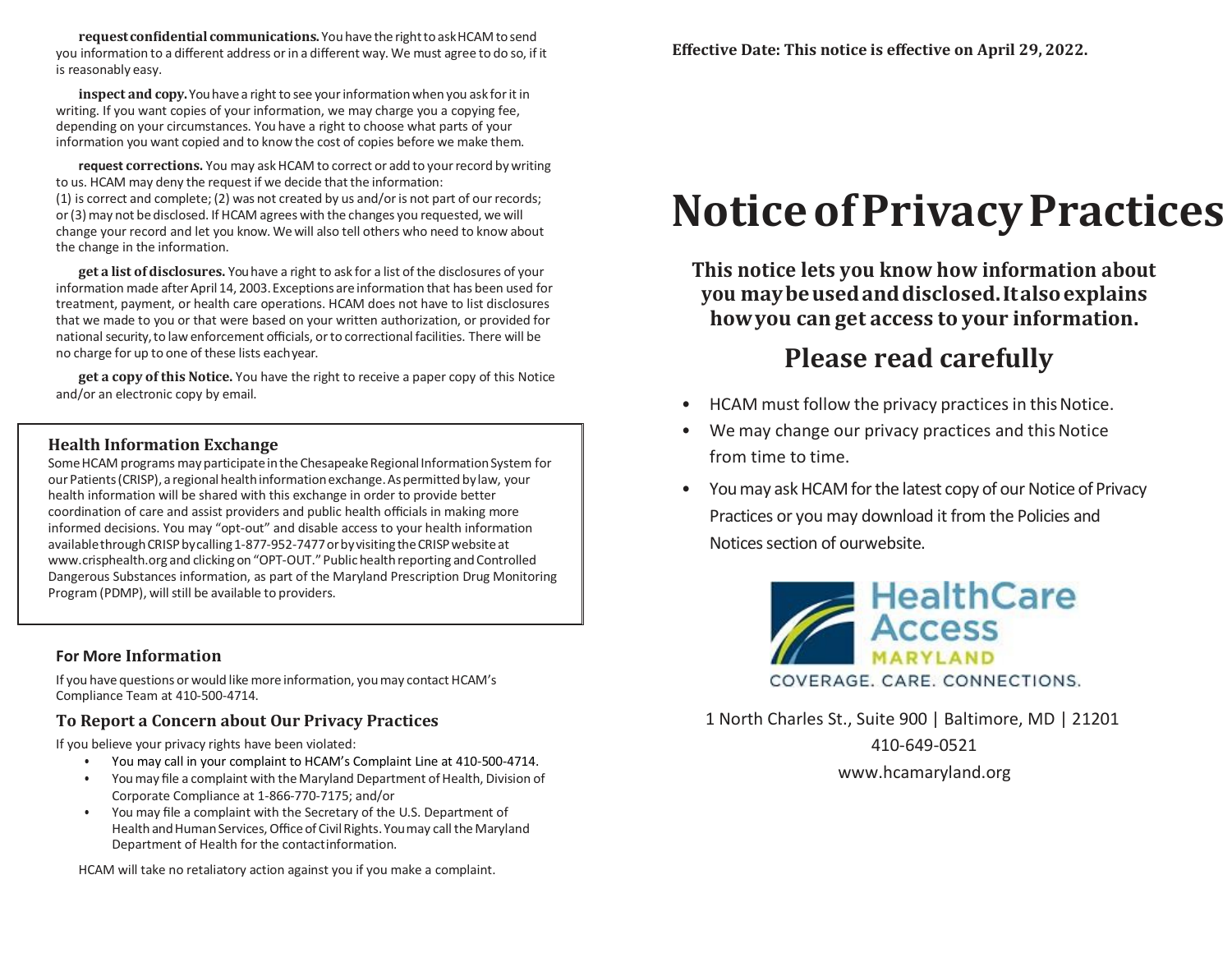# **Why we need your information:**

HealthCare Access Maryland (HCAM) assists consumers throughout Maryland to access health insurance and comprehensive health care. HCAM asks for information about you so we can assist you in applying for programslike Medicaid and private health insurance through Maryland Health Connection and/or so we can help coordinate your health care. The specific information we ask for depends upon the HCAM program(s) you are working with. You have the right to limit the information you disclose to us; however, if you do not provide all necessary information, we may be unable to determine if you qualify forservices.

HCAM complies with state and federal requirements for collecting and protecting your information. We collect only the information needed to assist you.

HCAM collects two types of information about you and/or your family members: **Personally Identifiable Information (PII)**, such as your name, address, phone number, social security numbers and immigration information.

**ProtectedHealthInformation(PHI)**,suchashealthconditions,medicationsyou take, and health care providers youuse.

# **Protecting Your Information**

Any information recorded or maintained by HCAM will be limited to the minimum required to assist you. We are committed to protecting your information. Your information may be documented and shared with appropriate parties, and it may become a part of your medical record. A medical record usually contains information such as symptoms, examination and test results, diagnoses, and treatment. Laws determine how medical records may be used and disclosed. HCAM employees will use your information only when doing their jobs. HCAM usually needs your written permission to access and share your dependent's or yourinformation.

# **How may HCAM Use and Disclose Your Information?**

HCAM primarily uses and discloses information for purposes relating to health care. HCAM may access, use, and share yourinformation to check the qualityofservices you are receiving, to help you access services, and to verify your use of benefits and your compliance with regulations. HCAM may access, use, and share your dependent's and/or your information to identify or connect you with resources specific to your needs. In addition, we may be allowed or even required to use and disclose information for other reasons, such as those mentioned below.

- **To comply with the law.** HCAM may disclose health information when the law says that we must.
- **To keep you informed.** Unless you tell us not to, HCAM may send appointment reminders and other materials to your home.
- **To support public health activities.** HCAM may disclose health information when we have to report diseases, injuries, or vital statistics to the Health Department or to other public healthagencies.
- *To comply with health oversight activities.* HCAM may disclose health

information to the Health Department or other agencies who provide any oversight required by law. Examples of these oversight activities are audits, inspections, investigations, and licensure.

# *To respond to coroners, medical examiners, funeral directors, and*

*transplantation organizations.* HCAM may disclose health information about a death to coroners, medical examiners, or funeral directors. We may also share

information with certain organizations about organ or tissue donations.

- **To support research.** Under the supervision of an Institutional Review Board or other group that protects privacy, HCAM may sometimes disclose information to assist with medical research.
- *To avert threat to health or safety.* If there is a serious threat to health or safety, HCAM may disclose just enough health information to law enforcement or others to prevent or lessen the threat of harm.
- *To avert abuse or neglect.* HCAM will disclose your health information to appropriate authorities if we believe that you and/or your dependent(s) might be a victim of abuse, neglect, domestic violence, orsome other crime. HCAM may disclose just enough health information to avoid a serious threat to the health or safety of you or others.

### *To support specific government functions.*

HCAM may disclose health information to military, law enforcement, or correctional agencies as well as to presidential protective services. We may also disclose information about eligibility and enrollment to government benefit programs.

HCAM does not have a directory of clients for callers or visitors who ask for you by name. You will *not* be identified to an unknown caller or visitor without authorization.

## *To inform others involved in your care.*

HCAM may share your health information with people if they are involved in your care orin paymentfor your care.HCAM may also share health information with people to notify them about your location, general condition, or death.

- **To respond to worker's compensation requests.** HCAM may disclose health information to worker's compensation programs that provide benefits for work-related injuries or illnesses, regardless of fault.
- *To respond to lawsuits, disputes, and claims.* If you are involved in a lawsuit, adispute, or a claim, HCAM may disclose your health information in response to a court or administrative order, subpoena, discovery request, investigation of a claim filed on your behalf, or other lawful process. HCAM may disclose your health information to a law enforcement official if the law requires it, or in response to a subpoena.

## **Confidentiality of Alcohol and Drug Abuse Patient Records (42 C.F.R. x 2.22 (d))**

Federal law and regulations protect the confidentiality of alcohol and drug abuse client records maintained by this agency. Generally, the agency may not say to a person outside the agency that a client participates in an alcohol or drug abuse program, or disclose information identifying a client as having an alcohol and/or drug use disorder, unless:

- 1. The client consents in writing;
- 2. The disclosure is allowed by a court order;or
- 3. The disclosure is made to medical personnel in a medical emergency or to qualified personnel for research, audit, or program evaluation.

# **Your Rights**

# **You have a right to ...**

**request restrictions.** You have a right to ask HCAM to restrict the PII and PHI we use or disclose about you. HCAM will honor your requestif possible, although we are not required by law to do so. If HCAM agrees to a restriction, we will follow it except in emergency situations. To request a restriction, call us at 410-550-4714.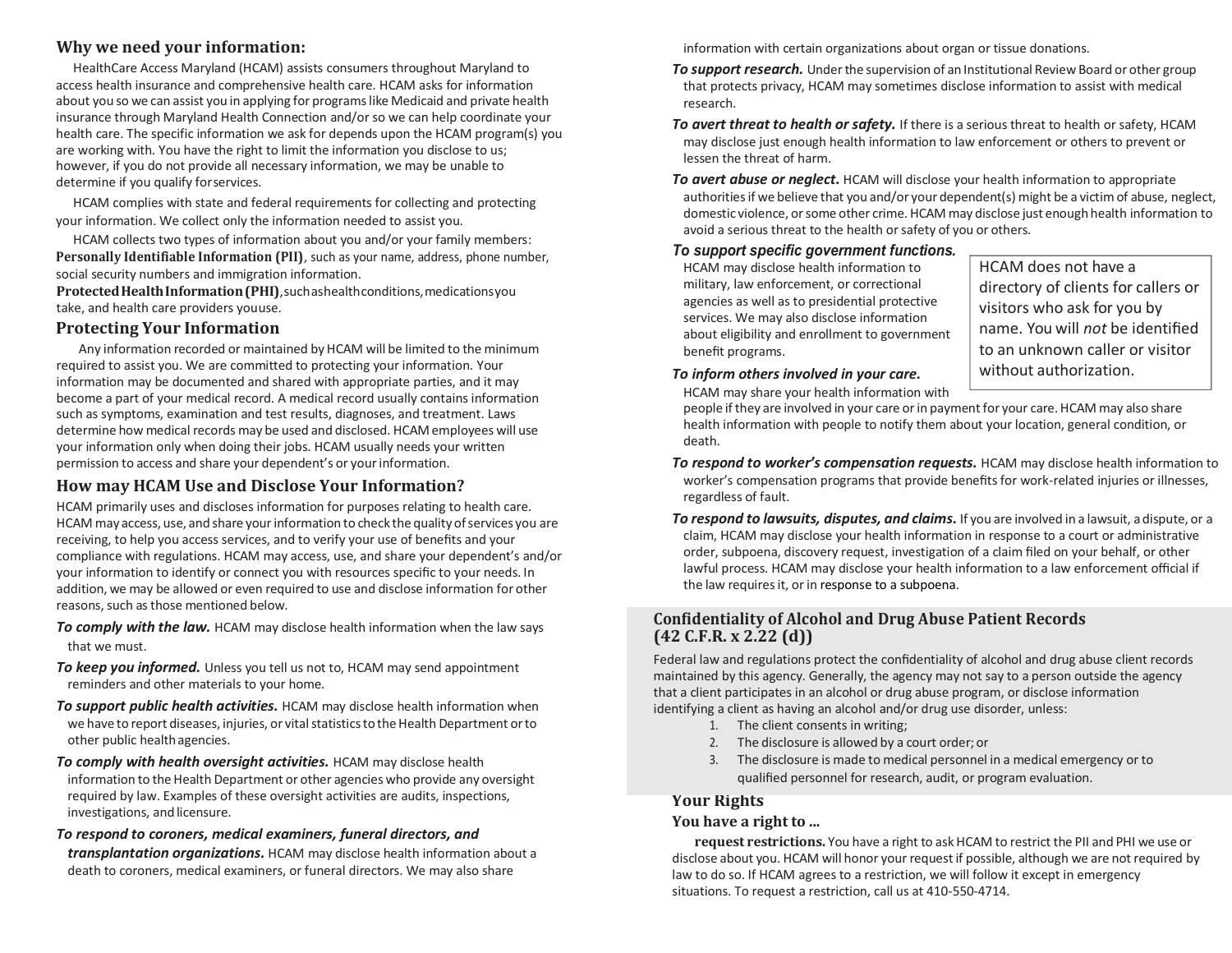**solicitar comunicaciones confidenciales.** Tiene derecho a pedirle a HCAM que le envíe su información a una dirección diferente o de una forma distinta. Debemos acceder a hacerlo, si es razonablemente sencillo.

**revisar y copiar**. Tiene derecho a versu información cuando la solicita por escrito. Si desea copias de su información, podemos cobrarle una tarifa por las mismas, dependiendo de sus circunstancias. Tiene derecho a elegir qué partes de su información desea copiar y a conocer el costo de las copias antes de que las hagamos.

**solicitar correcciones.** Puede solicitarle por escrito a HCAM que corrija o agregue información a su registro de salud. HCAM puede negar la solicitud si decidimos que la información: (1) es correcta y está completa, (2) no la creamos nosotros o no hace parte de nuestros registros o (3) no se puede divulgar. Si HCAM acepta los cambios que solicitó, cambiaremos su registro y le notificaremos. También notificaremos a quienes necesiten conocer los cambios en su información.

**obtener una lista de divulgación.** Tiene derecho apedir una lista de las divulgaciones de su información que se hayan realizado después del 14 de abril de 2003. Se exceptúa la información que se ha utilizado para tratamiento, pago u operaciones de atención médica. HCAM no tiene que colocar en la lista las divulgaciones que le hicimos a usted o que se hicieron con base en su autorización escrita o que se realizaron por razones de seguridad nacional, a funcionarios del orden público o a instituciones correccionales. No habrá cargos hasta por una de estas listas cada año.

**obtener una copia de este aviso.** Tiene derecho a recibir una copia en papel de este aviso o una copia electrónica por correo electrónico.

#### **Intercambio de información**

Algunos programas de HCAM participan en el Sistema de Información Regional de Chesapeake para Nuestros Pacientes (Chesapeake Regional Information System for our Patients, CRISP), un intercambio de información regional. De acuerdo con lo que permite la ley, su información se compartirá con este intercambio para brindar una mejor coordinación de atención y ayudar a los proveedores y funcionarios de salud pública a tomar decisiones más informadas. Usted puede "excluirse" y desactivar el acceso a su información disponible a través del CRISP llamando al 1-877-952-7477 o visitando el sitio web del CRISP en [www.crisphealth.org y](http://www.crisphealth.org/) haciendo clic en "OPT-OUT" (excluirme). El informe de salud pública y la información de sustancias peligrosas controladas seguirá estando disponible para los proveedores, como parte del Programa de Supervisión de Medicamentos con Prescripción de Maryland (Maryland Prescription Drug Monitoring Program, PDMP).

#### **Para obtener más información**

Si Ud. tiene preguntas o desea más información, puede comunicarse con el Equipo de Cumplimiento (Compliance) de HCAM al 410-500-4714.

#### **Para informar una inquietud sobre nuestras prácticas de privacidad**

Si cree que se violaron sus derechos de privacidad:

- Para presentar una queja, llame al 410-500-4714.
- Puede presentar una queja ante el Departamento de Salud de Maryland,División de Cumplimiento Corporativo en el1-866-770-7175
- Puede presentar una queja ante la Secretaría del Departamento de Salud y Servicios Humanos de EE. UU., Oficina de Derechos Civiles. Puede llamar al Departamento de Salud de Maryland para solicitar la información de contacto.

# **Aviso de prácticas deprivacidad**

**Este aviso le permite saber cómo se puede utilizar y divulgar su información médica. También explica cómo puede acceder a su información.**

# **Por favor lea cuidadosamente.**

- HCAM debe cumplir las prácticas de privacidad que se expresan en este aviso.
- Es posible que cambiemos nuestras prácticas de privacidad y este aviso ocasionalmente.
- Puede solicitarle a HCAM una copia de nuestro aviso de prácticas de privacidad más reciente o lo puede descargar de la sección de políticas y avisos en nuestro sitio web.



1 N. Charles Street, Suite 900 | Baltimore, MD | 21201

410-649-0521

[www.hcamaryland.org](http://www.hcamaryland.org/)

HCAM no tomará ninguna represalia en su contra si presenta una queja.